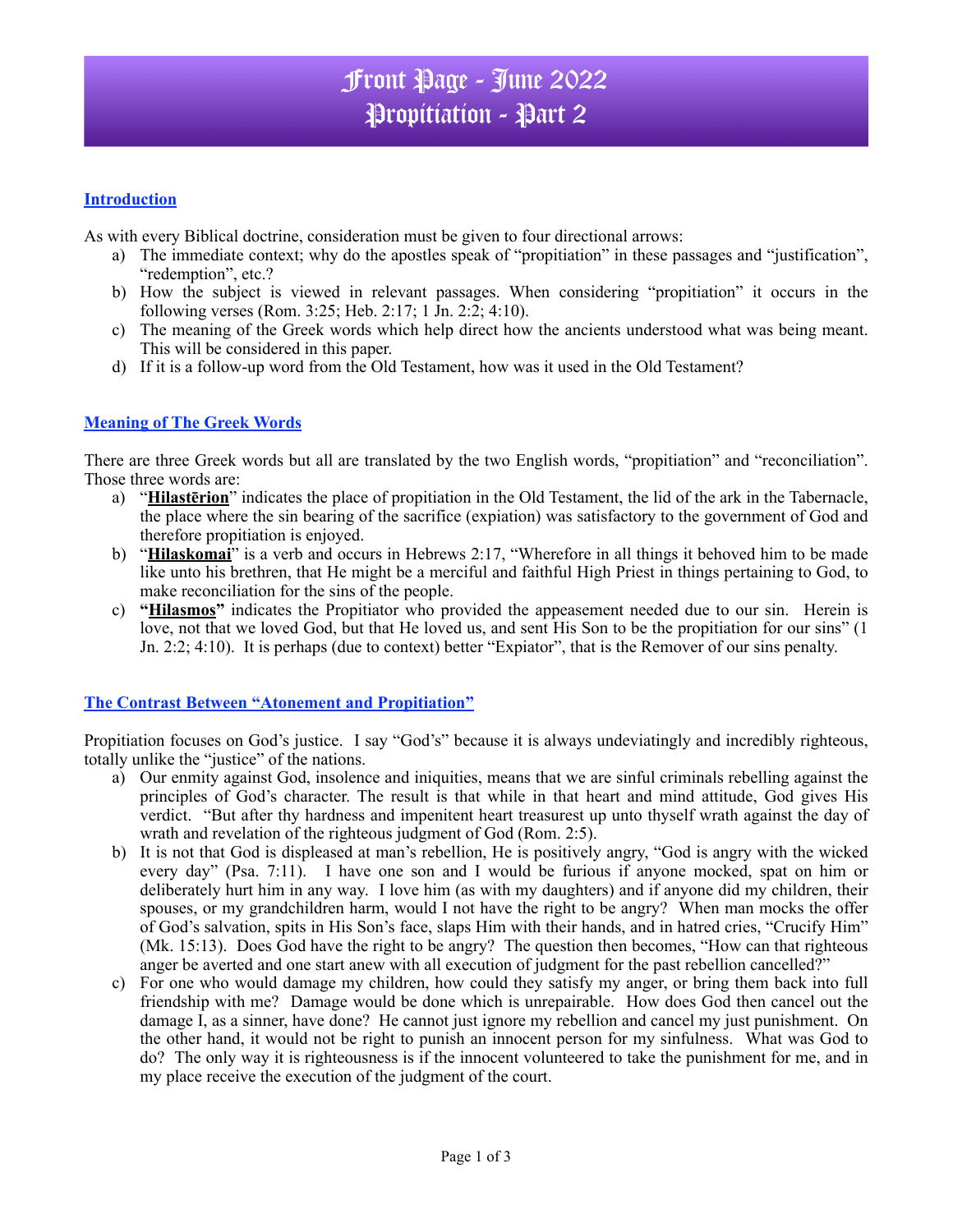## Front Page - June 2022 Propitiation - Part 2

I recall a hymn we used to sing:

Wonderful love that rescued me, sunk deep in sin, Guilty and vile as I could be, no hope within; When ev'ry ray of light had fled, O glorious day! Raising my soul from out the dead, Love found a way.

*Refrain:*

*Love found a way to redeem my soul, Love found a way that could make me whole; Love sent my Lord to the cross of shame, Love found a way, O praise His holy name!*

Love bro't my Saviour here to die on Calvary, For such a sinful wretch as I, how can it be? Love bridged the gulf 'twixt me and Heav'n, taught me to pray; I am redeemed, set free, forgiv'n, love found a way. Avis B. Christiansen

God is the God of infinite love and before that love could be fully manifested there had to be a way for His righteous justice to be executed. Christ stood in the gap between the individual and God, and God executed His judgment my sins deserved on Christ. Holding nothing back, the rod of divine wrath was executed on Christ. He became the cursed for me and suffered the full penalty for my sins to the entire satisfaction of God. God who has been slighted and offended must be satisfied with the method and fulness of the execution of justice. He demonstrated that satisfaction by two major events:

- a) He raised Him from the dead and
- b) Christ was exalted by God and to God and is at the right Hand of God

### **The Main Focus of Propitiation**

While we delight with joy and adoration in Christ because of His sacrifice on the cross and because He saves us from God's wrath, there is a tendency to think only of Christ's work as being solely for our benefit, when the ultimate benefit was to bring glory to the holy and just God who was glorified in the work of Christ (Jn. 17). The principle reason for Christ's death is God-ward, meaning the most important aspect is God's benefit as it provides a means by which He can turn his wrath away from His creation, and in particular His people, and whereby He can exercise His true character of love. In relation to people, propitiation stems from His love for us (1 Jn. 4:10).

### **Blessed Results of Propitiation**

Because the Lord, by more than sufficiently meeting the requirements of the Holy God and being personally fully qualified and willing to righteously bear the full penalty for our sins, God's justice is satisfied, He is propitiated. This is fundamental for if the offended God is not satisfied with the execution of divine justice, then there will be no further blessings, consequently justification etc., are meaningless terms and empty phrases. Thank God and praise His glorious name God is satisfied, and by His expiating work being satisfactory to God we have:

- a) Ratification of the New Covenant (Matt. 26:28)
- b) Justification (Rom. 5:9)
- c) Redemption (Eph. 1:7; Col. 1:14)
- d) Forgiveness (Eph. 1:7; Col. 1:14)
- e) Peace with God (Col. 1:20)
- f) Purification (Heb. 9:14)
- g) An entrance into the holiest (Heb. 10:19)
- h) We are a purchased possession (Acts 20:28)